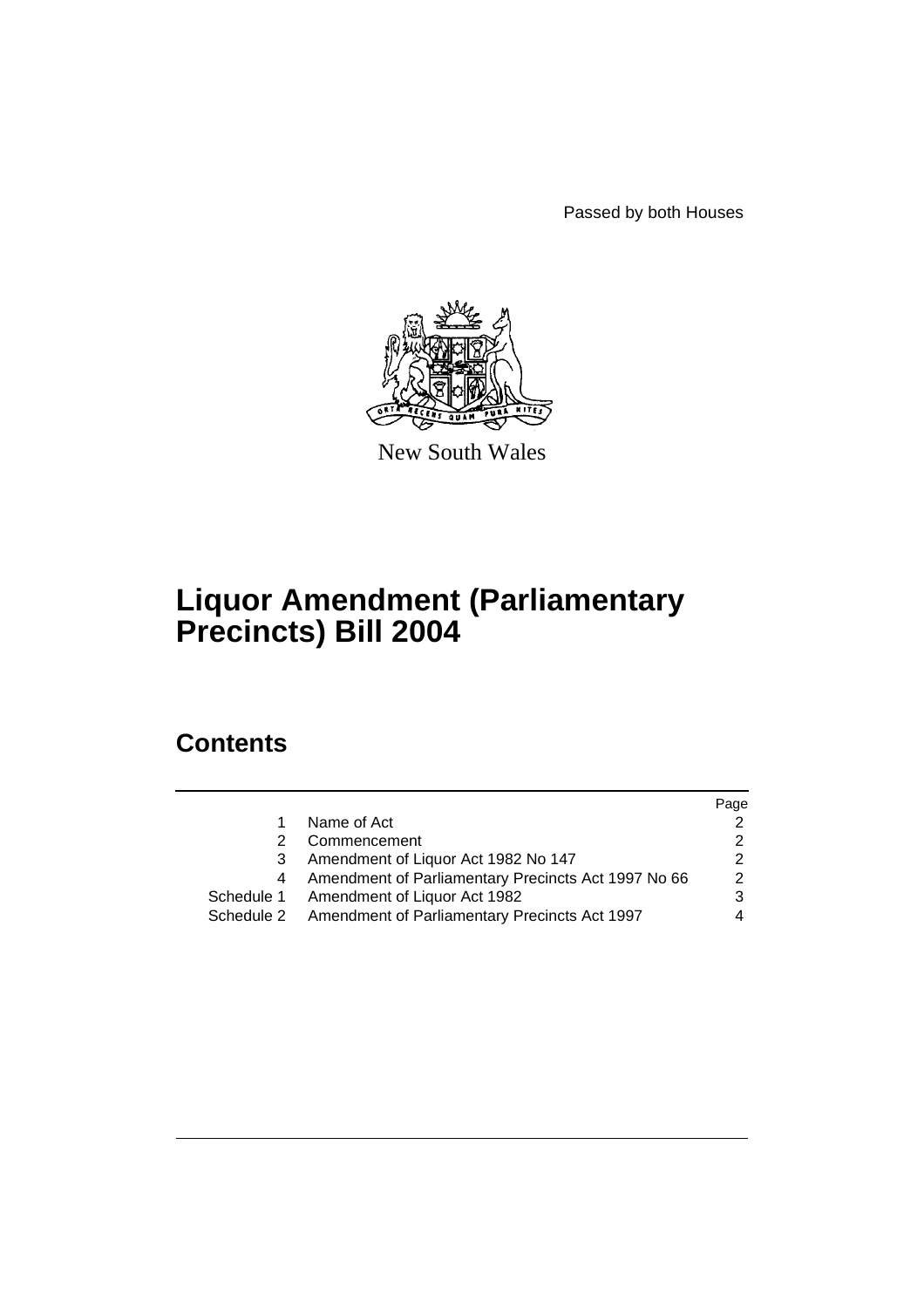*I certify that this PUBLIC BILL, which originated in the LEGISLATIVE ASSEMBLY, has finally passed the LEGISLATIVE COUNCIL and the LEGISLATIVE ASSEMBLY of NEW SOUTH WALES.*

> *Clerk of the Legislative Assembly. Legislative Assembly, Sydney, , 2004*



New South Wales

## **Liquor Amendment (Parliamentary Precincts) Bill 2004**

Act No , 2004

An Act to amend the *Liquor Act 1982* and the *Parliamentary Precincts Act 1997* in relation to the operation and enforcement of the *Liquor Act 1982* in the Parliamentary precincts.

*I have examined this Bill, and find it to correspond in all respects with the Bill as finally passed by both Houses.*

*Chairman of Committees of the Legislative Assembly.*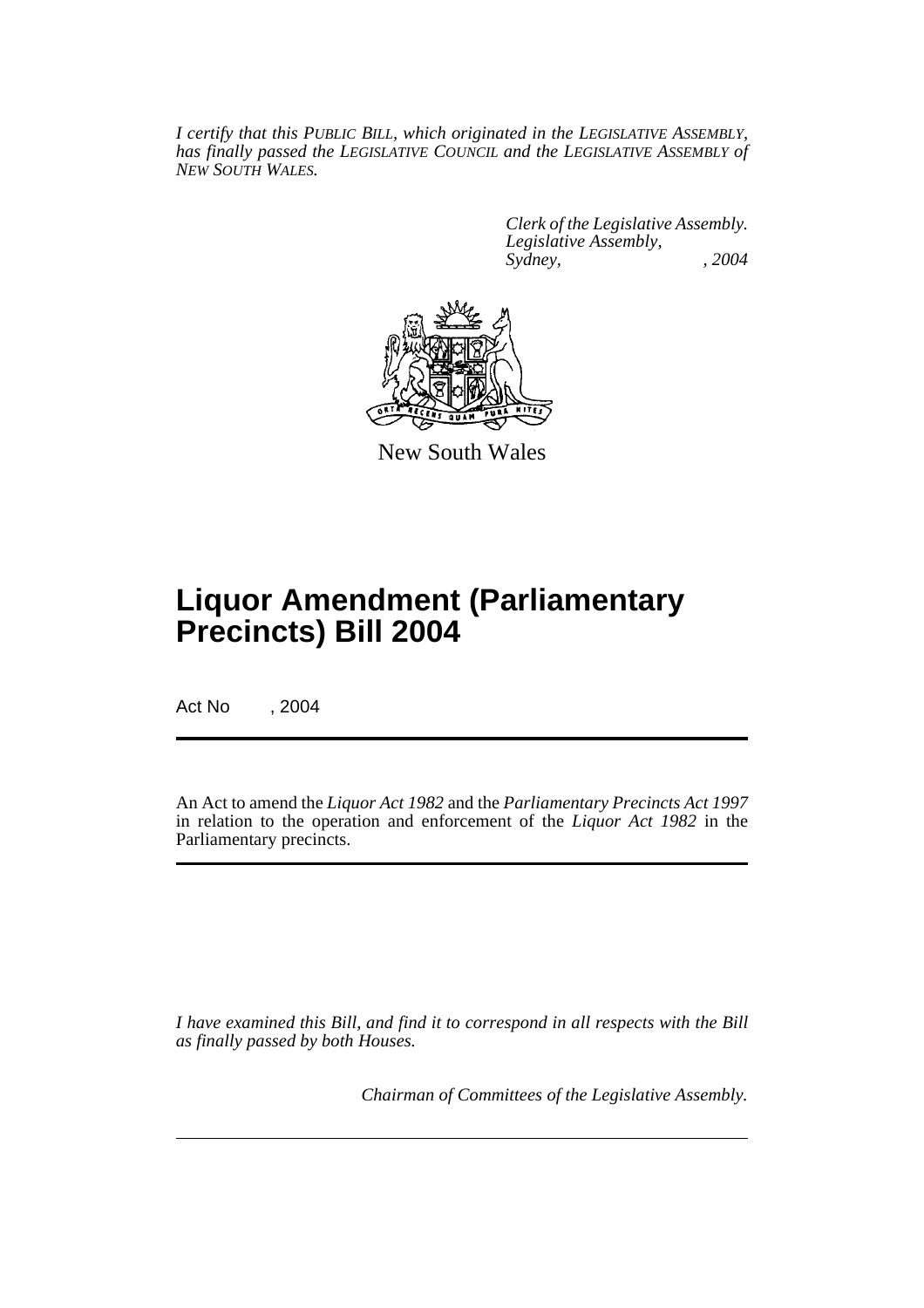#### **The Legislature of New South Wales enacts:**

#### **1 Name of Act**

This Act is the *Liquor Amendment (Parliamentary Precincts) Act 2004*.

#### **2 Commencement**

This Act commences on a day or days to be appointed by proclamation.

#### **3 Amendment of Liquor Act 1982 No 147**

The *Liquor Act 1982* is amended as set out in Schedule 1.

#### **4 Amendment of Parliamentary Precincts Act 1997 No 66**

The *Parliamentary Precincts Act 1997* is amended as set out in Schedule 2.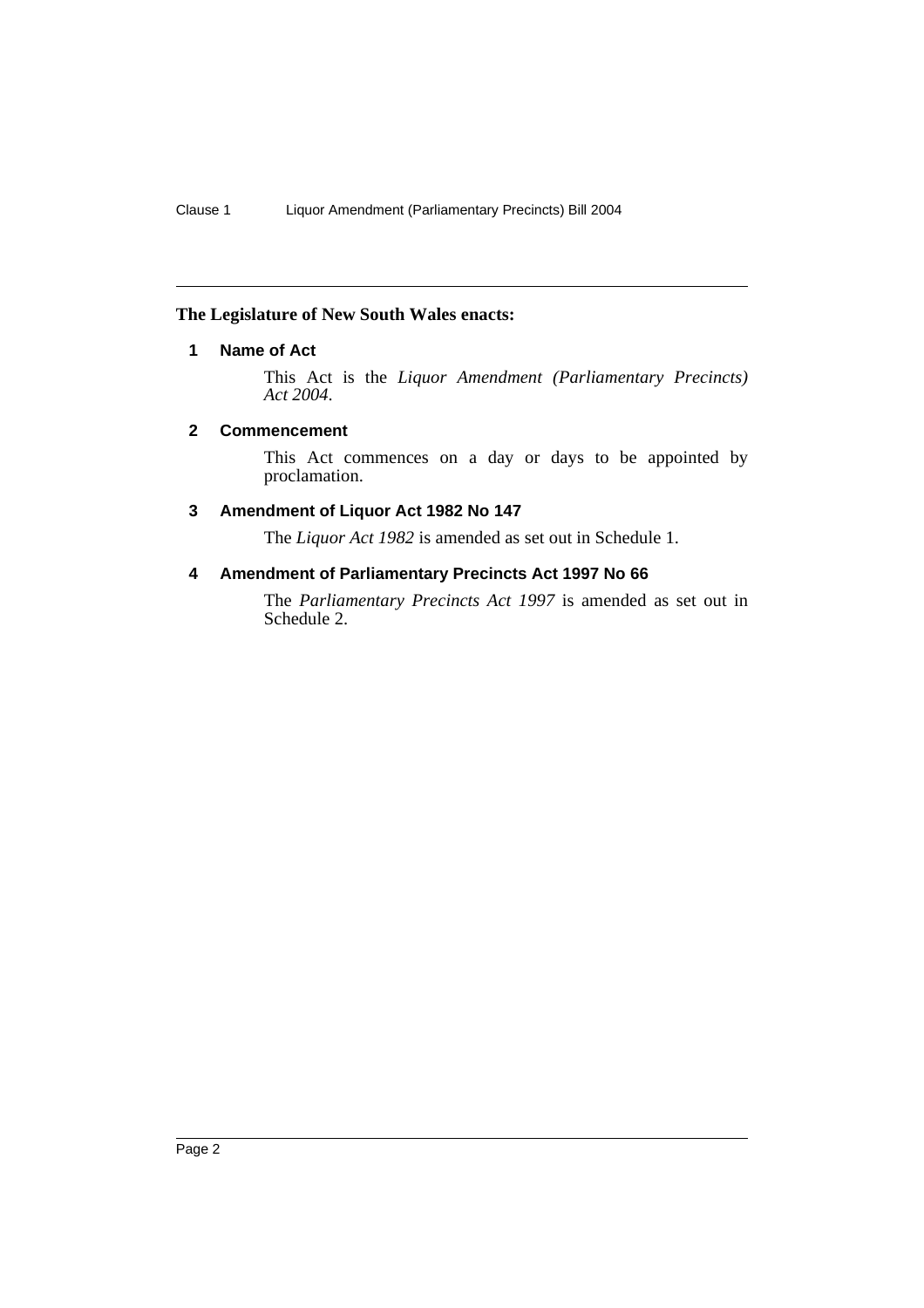Liquor Amendment (Parliamentary Precincts) Bill 2004

Amendment of Liquor Act 1982 Schedule 1

### **Schedule 1 Amendment of Liquor Act 1982**

(Section 3)

**[1] Section 6 Application of Act**

Omit section 6 (1) (a).

#### **[2] Section 19 Governor's licences**

Insert after section 19 (1) (a):

(a1) in the Parliamentary precincts (within the meaning of the *Parliamentary Precincts Act 1997*),